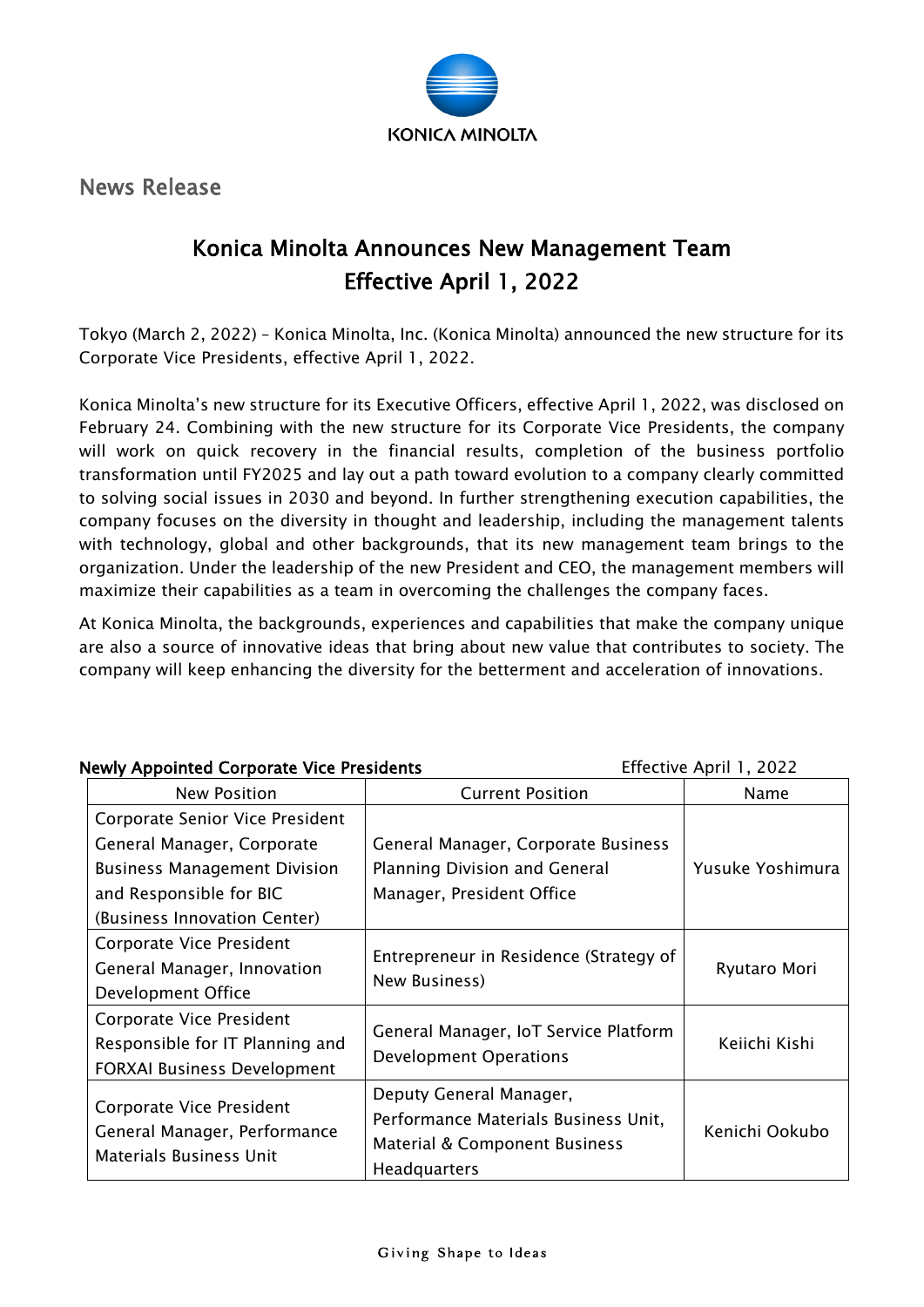| <b>Changes for Corporate Vice Presidents</b>                            |                                  | Effective April 1, 2022 |
|-------------------------------------------------------------------------|----------------------------------|-------------------------|
| New & Continuing Position                                               | <b>Current Position</b>          | Name                    |
|                                                                         | <b>Executive Vice President</b>  |                         |
| Corporate Senior Vice President                                         | and Executive Officer            |                         |
| Division President of Office Business                                   | Division President of            | Hajime Takei            |
| Headquarters                                                            | Digital Workplace                |                         |
|                                                                         | <b>Business Headquarters</b>     |                         |
|                                                                         | <b>Corporate Senior Vice</b>     |                         |
| Corporate Senior Vice President                                         | President                        |                         |
| General Manager, Manufacturing and                                      | General Manager,                 | Takaji Ito              |
| Procurement Headquarters and Responsible                                | Manufacturing and                |                         |
| for SCM                                                                 | Procurement                      |                         |
|                                                                         | Headquarters                     |                         |
| Corporate Senior Vice President                                         | Corporate Senior Vice            |                         |
|                                                                         | President                        |                         |
| General Manager, Quality Management<br>Headquarters and Responsible for | General Manager, Quality         | Koji Sugie              |
|                                                                         | Management                       |                         |
| <b>Customer Support</b>                                                 | Headquarters                     |                         |
|                                                                         | <b>Corporate Senior Vice</b>     |                         |
| Corporate Senior Vice President                                         | President                        |                         |
| Division President of Professional Print                                | Division President of            |                         |
| <b>Business Headquarters and General</b>                                | <b>Professional Print</b>        |                         |
| Manager, Industrial Print Business Unit,                                | <b>Business Headquarters</b>     | Toshitaka Uemura        |
| Professional Print Business Headquarters                                | and General Manager,             |                         |
| and Responsible for Marketing Service                                   | <b>Industrial Print Business</b> |                         |
| <b>Business</b>                                                         | Unit, Professional Print         |                         |
|                                                                         | <b>Business Headquarters</b>     |                         |
|                                                                         | <b>Corporate Senior Vice</b>     |                         |
|                                                                         | President                        |                         |
| Corporate Senior Vice President                                         | Division Vice President of       |                         |
| Division President of Healthcare Business                               | <b>Healthcare Business</b>       | Kazuhiro Kobayashi      |
| Headquarters                                                            | Headquarters                     |                         |
|                                                                         | and General Manager,             |                         |
|                                                                         | <b>Healthcare Business Unit</b>  |                         |
| Corporate Senior Vice President                                         |                                  |                         |
| Division President of DW-DX Business                                    | Corporate Senior Vice            |                         |
| Headquarters and General Manager, ICW                                   | President                        |                         |
| (Intelligent Connected Workplace) Business                              | CEO, Konica Minolta              | Atsutoshi Banno         |
| Unit and Responsible for BT Business                                    | Business Solutions U.S.A.,       |                         |
| Management and Sales Company                                            | Inc.                             |                         |
| Management                                                              |                                  |                         |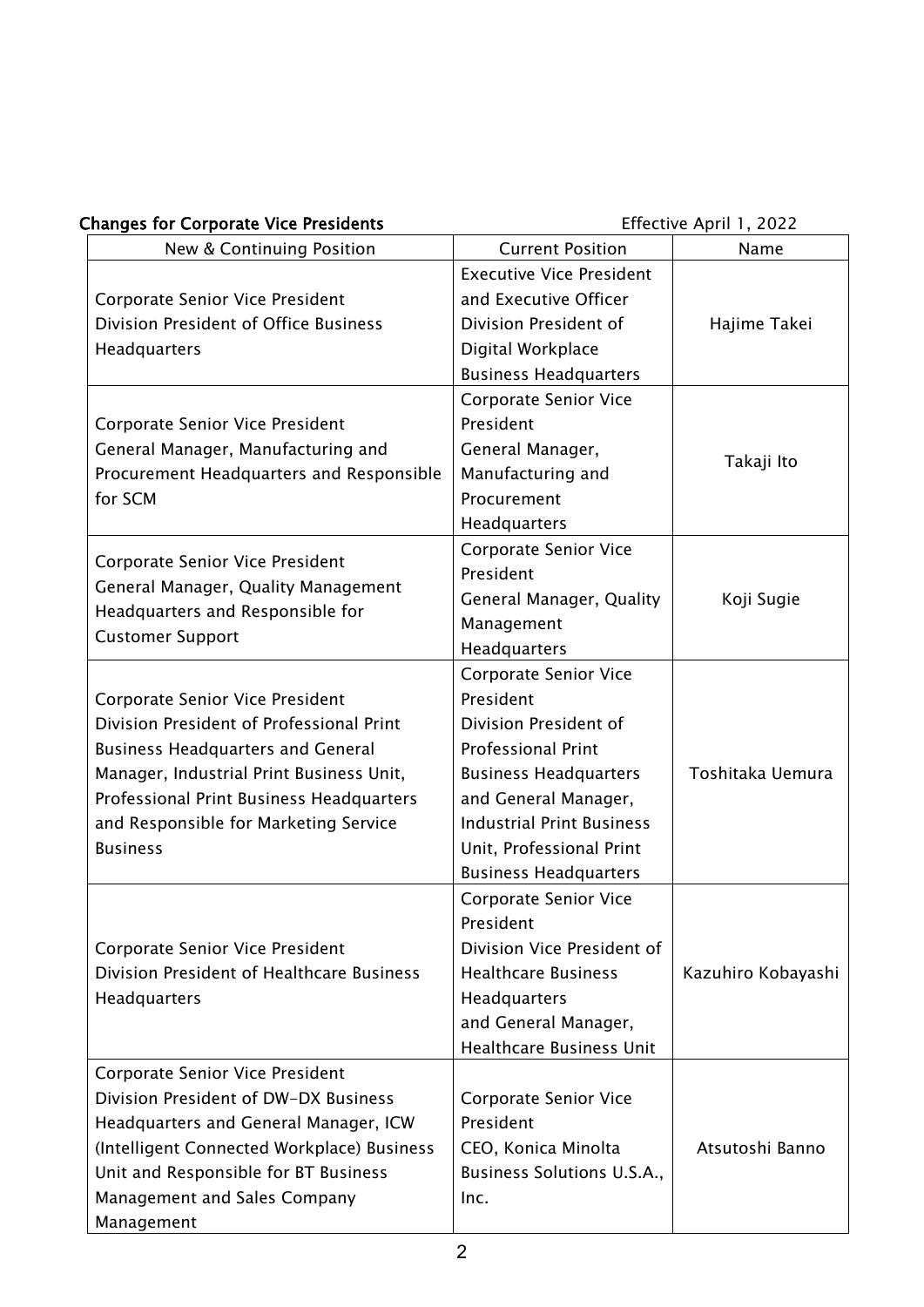| Corporate Senior Vice President<br>General Manager, Corporate Finance<br>Division and Responsible for Corporate<br>Accounting | Corporate Senior Vice<br>President<br>General Manager,<br>Corporate Finance<br>Division | Yoshihiro Hirai  |
|-------------------------------------------------------------------------------------------------------------------------------|-----------------------------------------------------------------------------------------|------------------|
| Corporate Vice President                                                                                                      | Corporate Vice President                                                                |                  |
| General Manager, Corporate Business                                                                                           | Corporate Finance                                                                       | Shingo Tsujimoto |
| Planning                                                                                                                      | Division                                                                                |                  |
|                                                                                                                               | Corporate Vice President                                                                |                  |
| Corporate Vice President                                                                                                      | Responsible for ICW                                                                     |                  |
| CEO, Konica Minolta Business Solutions                                                                                        | <b>Business Americas,</b>                                                               | Salvatore Errigo |
| $U.S.A.,$ Inc.                                                                                                                | Digital Workplace                                                                       |                  |
|                                                                                                                               | <b>Business Headquarters</b>                                                            |                  |
| Corporate Vice President<br>General Manager, Corporate<br>Communications and Responsible for                                  | Corporate Vice President<br>Responsible for<br>Corporate<br>Communications and          | Miwa Okamura     |
| <b>Investor Relations</b>                                                                                                     | <b>Investor Relations</b>                                                               |                  |

## Retiring Corporate Vice Presidents **Effective March 31, 2022**

| <b>Current Position</b>                                               | <b>Name</b>     |
|-----------------------------------------------------------------------|-----------------|
| Corporate Senior Vice President                                       |                 |
| Division Vice President of Digital Workplace Business Headquarters    | Keiji Okamoto   |
| Corporate Vice President                                              |                 |
| Deputy General Manager, Manufacturing and Procurement                 |                 |
| Headquarters and Responsible for SCM                                  |                 |
| and Konica Minolta Business Technologies (WUXI) Co., Ltd. Chairman of | Kozo Atsumi     |
| the Board                                                             |                 |
| and Konica Minolta Business Technologies (DONGGUAN) Co., Ltd.         |                 |
| Chairman of the Board                                                 |                 |
| Corporate Vice President                                              | Hiroshi Okazaki |
| Division Vice President of Digital Workplace Business Headquarters    |                 |

## Reference: List of Corporate Vice Presidents (as of April 1, 2022)

| Title                           | <b>Name</b>  | Responsibilities                                                     |
|---------------------------------|--------------|----------------------------------------------------------------------|
| Corporate<br><b>Senior Vice</b> | Ken Osuga    | Representative Director and President, Konica<br>Minolta Japan, Inc. |
| President<br>Corporate          |              |                                                                      |
| Senior Vice                     | Hajime Takei | Division President of Office Business Headquarters                   |
| President                       |              |                                                                      |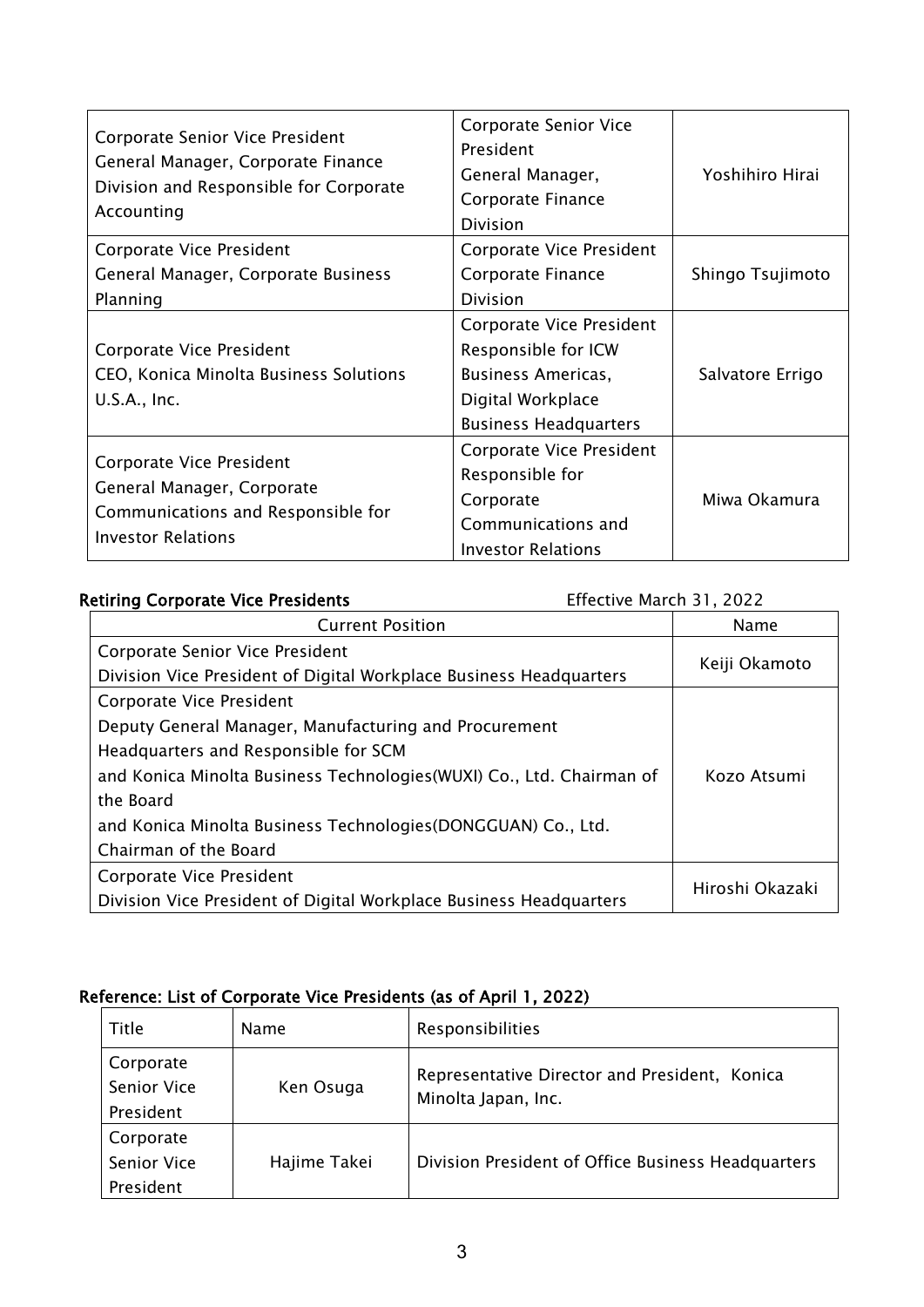| Corporate<br><b>Senior Vice</b><br>President | Takaji Ito         | General Manager, Manufacturing and Procurement<br>Headquarters and Responsible for SCM                                                                                                                                                 |
|----------------------------------------------|--------------------|----------------------------------------------------------------------------------------------------------------------------------------------------------------------------------------------------------------------------------------|
| Corporate<br><b>Senior Vice</b><br>President | Koji Sugie         | General Manager, Quality Management<br>Headquarters and Responsible for Customer<br>Support                                                                                                                                            |
| Corporate<br><b>Senior Vice</b><br>President | Tetsuya Matsueda   | Responsible for Legal, General Affairs, Intellectual<br>Property, Compliance and Crisis Management                                                                                                                                     |
| Corporate<br><b>Senior Vice</b><br>President | Hitoshi Kamezawa   | General Manager, Sensing Business Headquarters<br>and General Manager, LD&CA Business Unit,<br><b>Sensing Business Headquarters</b>                                                                                                    |
| Corporate<br><b>Senior Vice</b><br>President | Yoshihiko Hirota   | General Manager, R&D Headquarters, Business<br>Technologies                                                                                                                                                                            |
| Corporate<br><b>Senior Vice</b><br>President | Toshitaka Uemura   | Division President of Professional Print Business<br>Headquarters, and General Manager, Industrial Print<br><b>Business Unit, Professional Print Business</b><br>Headquarters and Responsible for Marketing<br><b>Service Business</b> |
| Corporate<br><b>Senior Vice</b><br>President | Kazuhiro Kobayashi | Division President of Healthcare Business<br>Headquarters                                                                                                                                                                              |
| Corporate<br><b>Senior Vice</b><br>President | Atsutoshi Banno    | Division President of DW-DX Business Headquarters<br>and General Manager, ICW Business Unit and<br>Responsible for BT Business Management and Sales<br><b>Company Management</b>                                                       |
| Corporate<br>Senior Vice<br>President        | Yoshihiro Hirai    | General Manager, Corporate Finance Division and<br>Responsible for Corporate Accounting                                                                                                                                                |
| Corporate<br><b>Senior Vice</b><br>President | Tadahiko Sumitani  | President, Konica Minolta Business Solutions Europe<br>GmbH                                                                                                                                                                            |
| Corporate<br>Senior Vice<br>President        | Yusuke Yoshimura   | General Manager, Corporate Business Management<br><b>Division</b>                                                                                                                                                                      |
| Corporate Vice<br>President                  | Akiko Hiraga       | General Manager, Design Center                                                                                                                                                                                                         |
| Corporate Vice<br>President                  | Shingo Tsujimoto   | General Manager, Corporate Business Planning<br><b>Division</b>                                                                                                                                                                        |
| Corporate Vice<br>President                  | Naoto Tsuchiyama   | General Manager, Business Development Center of<br>Material & Component Business                                                                                                                                                       |
| Corporate Vice<br>President                  | Masanori Miura     | General Manager, QOL Solutions Business Unit                                                                                                                                                                                           |
| Corporate Vice<br>President                  | Hiroyasu Endou     | General Manager, IJ Component Business Unit                                                                                                                                                                                            |